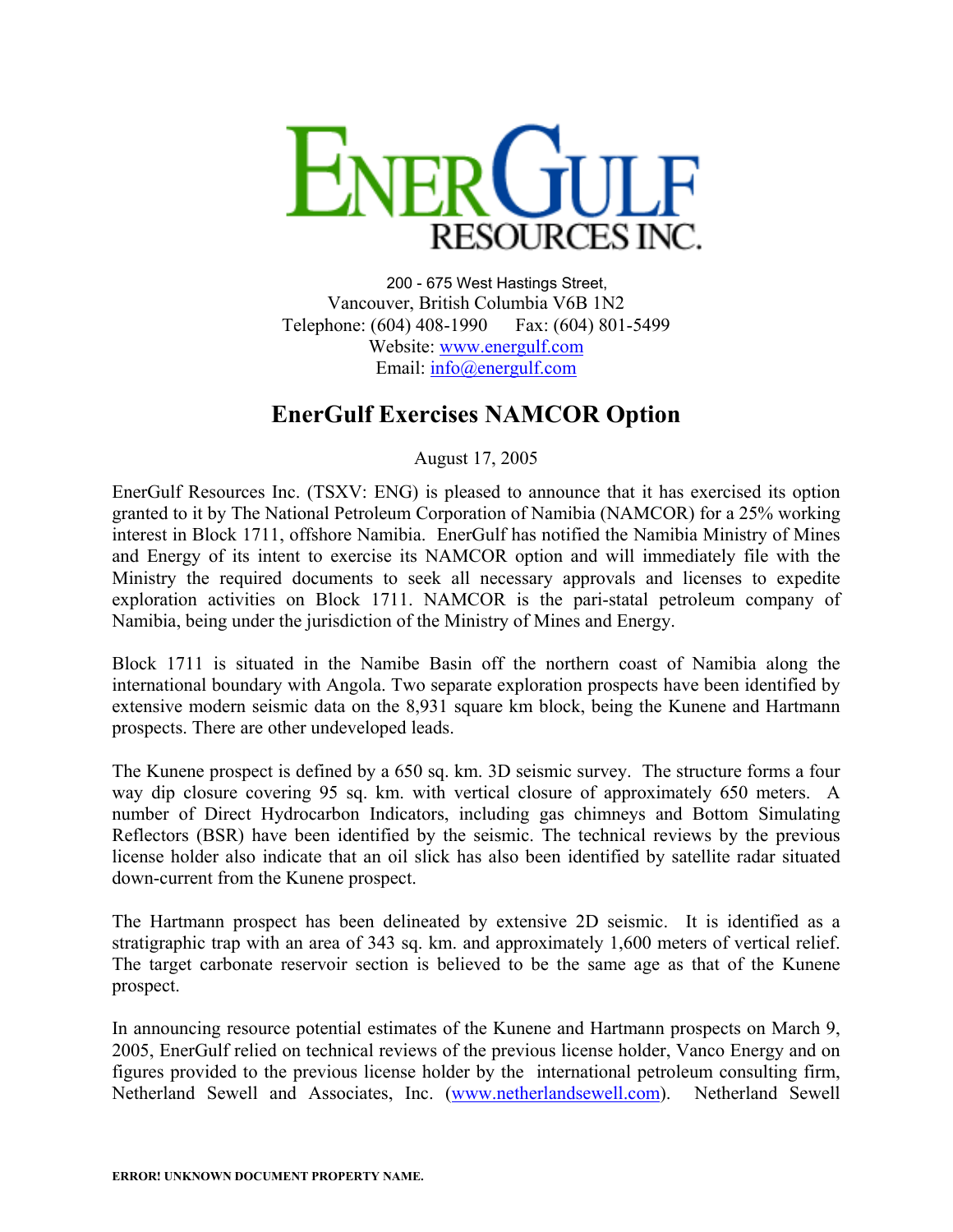provides integrated consulting services encompassing geophysics, geology, petrophysics, engineering, reservoir modeling and economics supported by state-of-the-art tools for integrated petroleum companies, financial institutions and government agencies. As of this date, EnerGulf has found no reason to question the accuracy of the reports; however, it has been unable to fully verify that those "resource potential estimates" are in accordance with Canadian Oil and Gas Evaluation Handbook standards. EnerGulf has not completed its full evaluation, however, when it does, it will make available its own independent resource estimates. Due to the inherent uncertainty in evaluating resource potential estimates, and as discussed above, investors should not rely on the previous cited estimates.

Commenting on the option exercise, Bill St. John Ph. D., EnerGulf's advisor for African and International Oil and Gas Operations and member of the American Association of Petroleum Geologists states, "EnerGulf's exercise of the option granted by NAMCOR evidences our confidence in the potential of Block 1711. As I have stated previously, Block 1711 contains the most attractive undrilled structure that I have seen in over 40 years of exploring for oil and gas internationally. In my opinion, each of the Kunene and the Hartmann Prospects are of a sufficient size to have the potential to contain a "Giant Field", being 500+ million barrels, as defined by the American Association of Petroleum Geologists. I also have sufficient confidence in Vanco and Netherland Sewell's methodology that they comply with good oil and gas industry practices"

In other matters, EnerGulf's Memorandum of Understanding (MOU) with Jebco Seismic Ltd. announced on March 1, 2005, covering the Tanga Block, remains in full force and effect. Under the terms of the MOU, which expires December 31, 2005 unless extended, between JEBCO and the Tanzania Petroleum Development Corporation (TPDC), the pari-statal petroleum company of Tanzania, JEBCO will transfer to EnerGulf all its interest in its MOU in exchange for a 5% carried interest through the drilling and evaluation of the first well. JEBCO will then have the right to participate for a 5% working interest in future activities on the block. The MOU is subject to the conclusion and execution of a Definitive Agreement between EnerGulf and JEBCO, the Geophysical Data Acquisition Agreement between JEBCO and TPDC, the Hydrocarbon Exploration License and Production Sharing Agreement between EnerGulf and TPDC and all necessary regulatory approvals.

EnerGulf is currently developing its proposed work program for the Tanga Block to be presented to TPDC and anticipates doing so in a timely manner.

On Behalf of the Board of Directors of ENERGULF RESOURCES INC.

"*James Askew*", President

Contact information: James Askew, President Tel: (888) 822-8441 Fax: (604) 801-5499 website: [www.energulf.com](http://www.energulf.com/) email: [info@energulf.com](mailto:info@energulf.com)

Certain disclosure in this release, including management's assessment of EnerGulf's plans and projects, constitute forwardlooking statements that are subject to numerous risks, uncertainties and other factors relating to EnerGulf's operations as an oil and gas exploration company that may cause future results to differ materially from those expressed or implied by those forwardlooking statements and readers are cautioned not to place undue reliance on these statements.